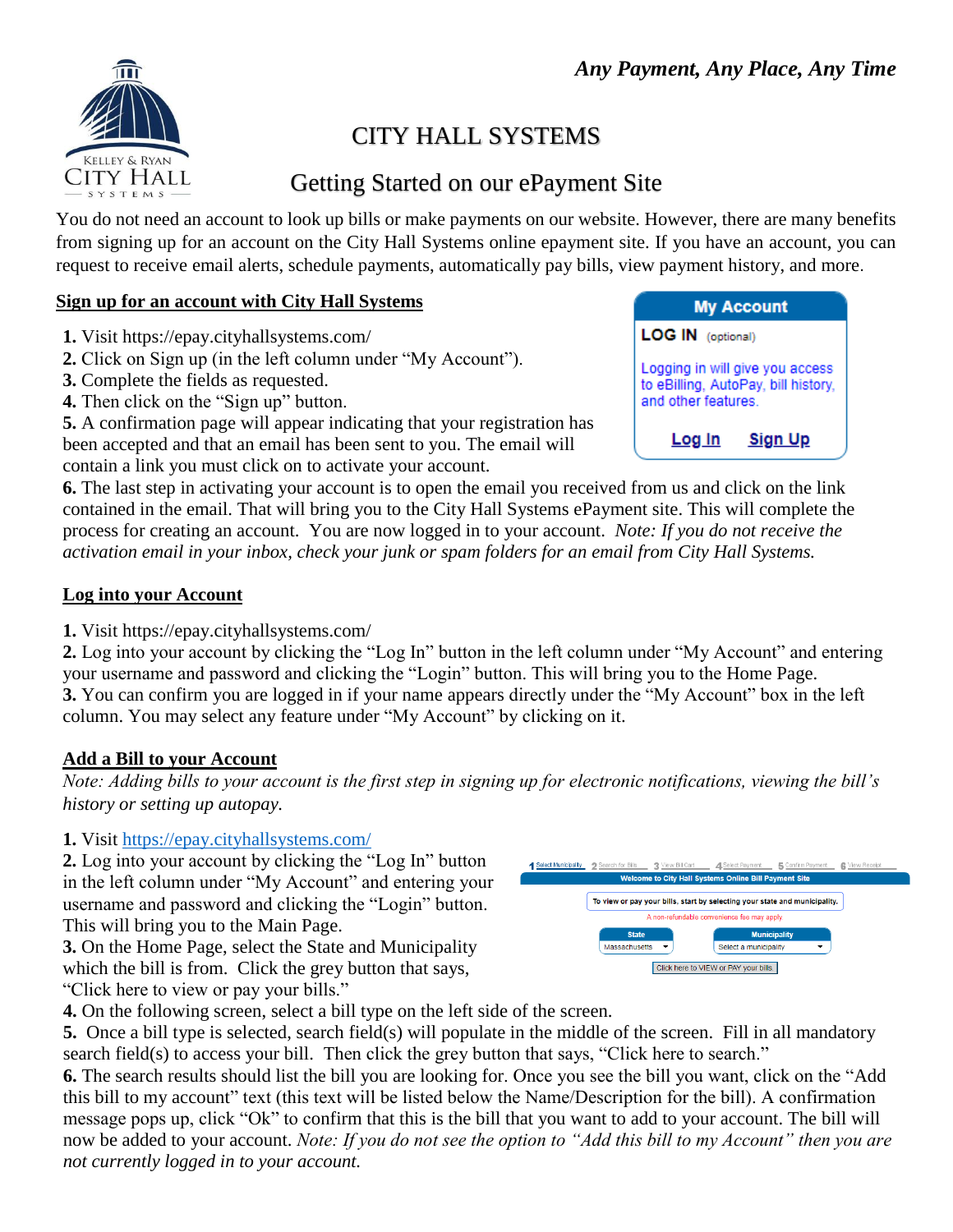#### **Sign up for eBilling/eNotice**

*Note: Make sure you have already completed the steps for adding a bill to your account.* 

**1.** Log into your account.

**2.** On the Home Page, in the left column under "My Account" click on the "eBilling Selections"

heading. Here will be the list of bills that have been added to your account.

**3.** There are 3 Billing Methods available for each bill: Paper, eNotice, and eBilling. Electronic notifications will contain a summary of the bill's

| Paper    | Your email subscription to this bill will be canceled.<br>- You will only receive a paper copy of your bill.                               |
|----------|--------------------------------------------------------------------------------------------------------------------------------------------|
|          | <b>eNotice</b> You will receive an email and a paper copy of your bill.<br>- The email will direct you to an electronic copy of your bill. |
| eBilling | You will receive an email and NO paper bill.<br>- The email will direct you to an electronic copy of your bill.                            |

information and a link to view the bill on the ePayment website. The bills are defaulted to "Paper" Billing Method. To change the Billing Method for any bill, click on the "Billing Method" drop down for a bill and select the type of billing method you prefer for that bill. Then click the "Save Changes" button.

**4.** Billing Methods can be changed whenever desired.

## **Store a Payment Method**

*Note: This is a necessary step to take when setting up automatic payments.* 

**1.** Log into your account.

**2.** On the Home Page, in the left column under "My Account" click on the "Wallet Safe" heading.

**3.** Next click "Add eCheck" or the "Add Credit Card" button, complete all required fields and save information by clicking "Add eCheck" or "Add Credit Card" as applicable.

**4.** Payment Methods can be removed from your account by clicking the "Remove" button.

## **Sign up for AutoPay**

*Note: You must complete the steps for adding a bill to your account and saving a payment method prior to setting up autopay. Any change to your autopay or wallet safe will not update an existing scheduled payment.*

- **1.** Log into your account.
- **2.** On the Home Page, in the left column under "My Account" click on the "Automatic Payments" heading.
- **3.** Note that you will need to have already added your desired payment method into your account (see above).
- **4.** Under the "Automatic Payments" header will be a list of the bills in your account.

**5.** To set a bill to automatic payment, simply select a "AutoPay Method" from the list of your entered Payment Methods (i.e. checking, savings or credit card) and click "Save Changes" button.

**6.** Each time the municipality issues a new bill, you will receive an email that the autopay has scheduled a payment. When the autopayment is made, you will receive another email indicating payment has been made. Note that autopayments are processed 5 business days before the stated due date of the bill.

**7.** To cancel an autopay, select "None" under the "Autopay Method" and click "Save Changes." *Note: You will need to review "Scheduled Payments" located under "My Account" to ensure that an automatic payment has not already been scheduled. If you find an unwanted scheduled payment, simply click "Remove."*

## **Check a Scheduled Payment**

*Note: Any change to your autopay or wallet safe will not update an existing scheduled payment.*

**1.** Log into your account.

**2.** On the Home Page, in the left column under "My Account" click on the "Scheduled Payments" heading.

**3.** Under the "Scheduled Payments" header, any scheduled payment for a bill in your account will be listed.

**4.** There are two ways that a payment can be scheduled. First, the system will schedule the payment through AutoPay, or you can schedule future payments on a bill from payment screen when processing a payment.

**5.** If you need to cancel a scheduled payment, simply click the "Remove" button under the Action Column.